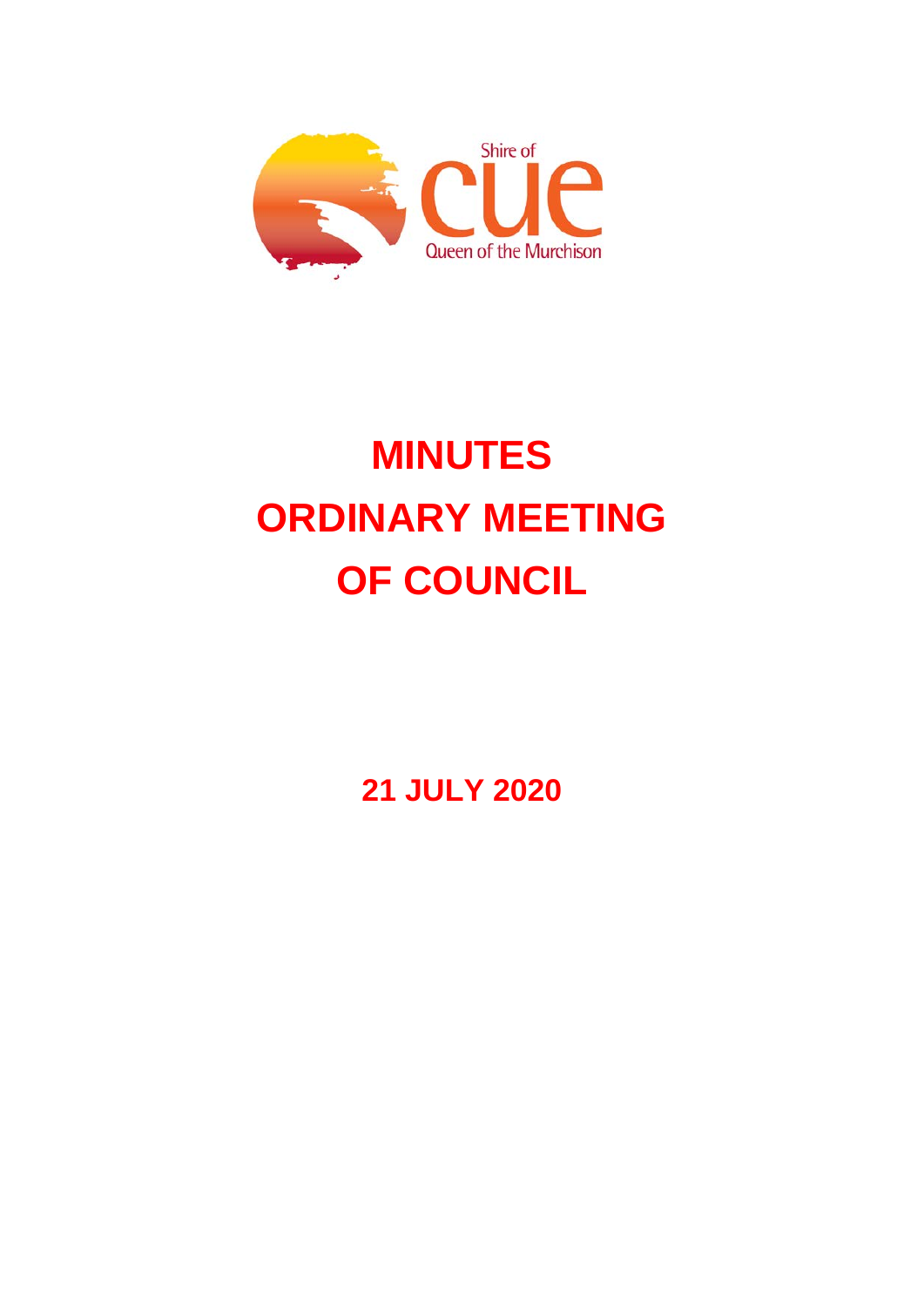## SHIRE OF CUE Ordinary Council Meeting MINUTES

|      | Held in the Council Chambers, 73 Austin Street Cue on<br>Tuesday 21 July 2020 commencing at 6:30pm |  |
|------|----------------------------------------------------------------------------------------------------|--|
| 1.   |                                                                                                    |  |
| 1.1  | ATTENDANCE BY VIDEOCONFERENCE CR HOGBEN 4                                                          |  |
| 2.   |                                                                                                    |  |
| 3.   |                                                                                                    |  |
| 4.   |                                                                                                    |  |
| 5.   |                                                                                                    |  |
| 6.   |                                                                                                    |  |
| 7.   |                                                                                                    |  |
| 8.   |                                                                                                    |  |
| 9.   |                                                                                                    |  |
| 10.  |                                                                                                    |  |
| 10.1 |                                                                                                    |  |
| 10.2 |                                                                                                    |  |
| 10.3 |                                                                                                    |  |
| 10.4 |                                                                                                    |  |
| 11.  | <b>MOTIONS BY MEMBERS OF WHICH PREVIOUS NOTICE HAS BEEN</b>                                        |  |
| 12   | <b>MOTIONS FOR CONSIDERATION AT THE NEXT MEETING  20</b>                                           |  |
| 13.  |                                                                                                    |  |
| 14   | <b>MATTERS FOR WHICH THE MEETING MAY BE CLOSED  20</b>                                             |  |
| 15   |                                                                                                    |  |
|      |                                                                                                    |  |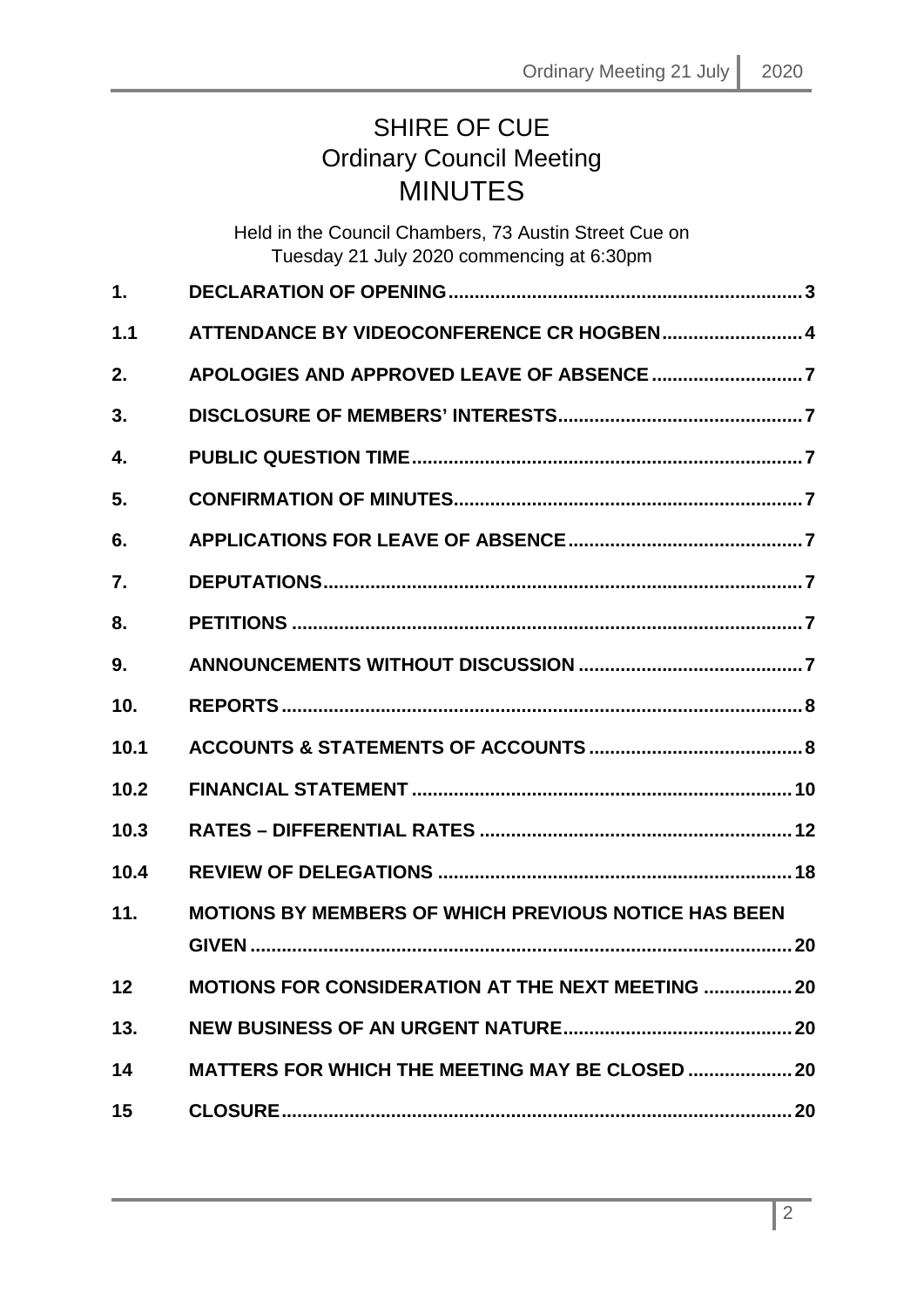#### <span id="page-2-0"></span>**1. DECLARATION OF OPENING**

The Presiding Member declared the meeting open at 6.30pm

The Presiding Member welcomed those present and read the following disclaimer:

*No responsibility whatsoever is implied or accepted by the Shire of Cue for any act, omission or statement or intimation occurring during this Meeting.*

*It is strongly advised that persons do not act on what is heard at this Meeting and should only rely on written confirmation of council's decision, which will be provided within fourteen (14) days of this Meeting.*

#### **PRESENT**:

Councillor Ross Pigdon, Shire President

Councillor Les Price, Deputy Shire President

Councillor Ian Dennis

Councillor Ron Hogben – Via video conference, (Item 1.1)

Councillor Fred Spindler

Councillor Liz Houghton

#### **STAFF:**

Mr Rob Madson, Chief Executive Officer - Via video conference

Mr Richard Towell, Deputy Chief Executive Officer

Ms Tracy Bachraty, Customer Service Officer

#### **GALLERY:**

Mrs Jacqui Towell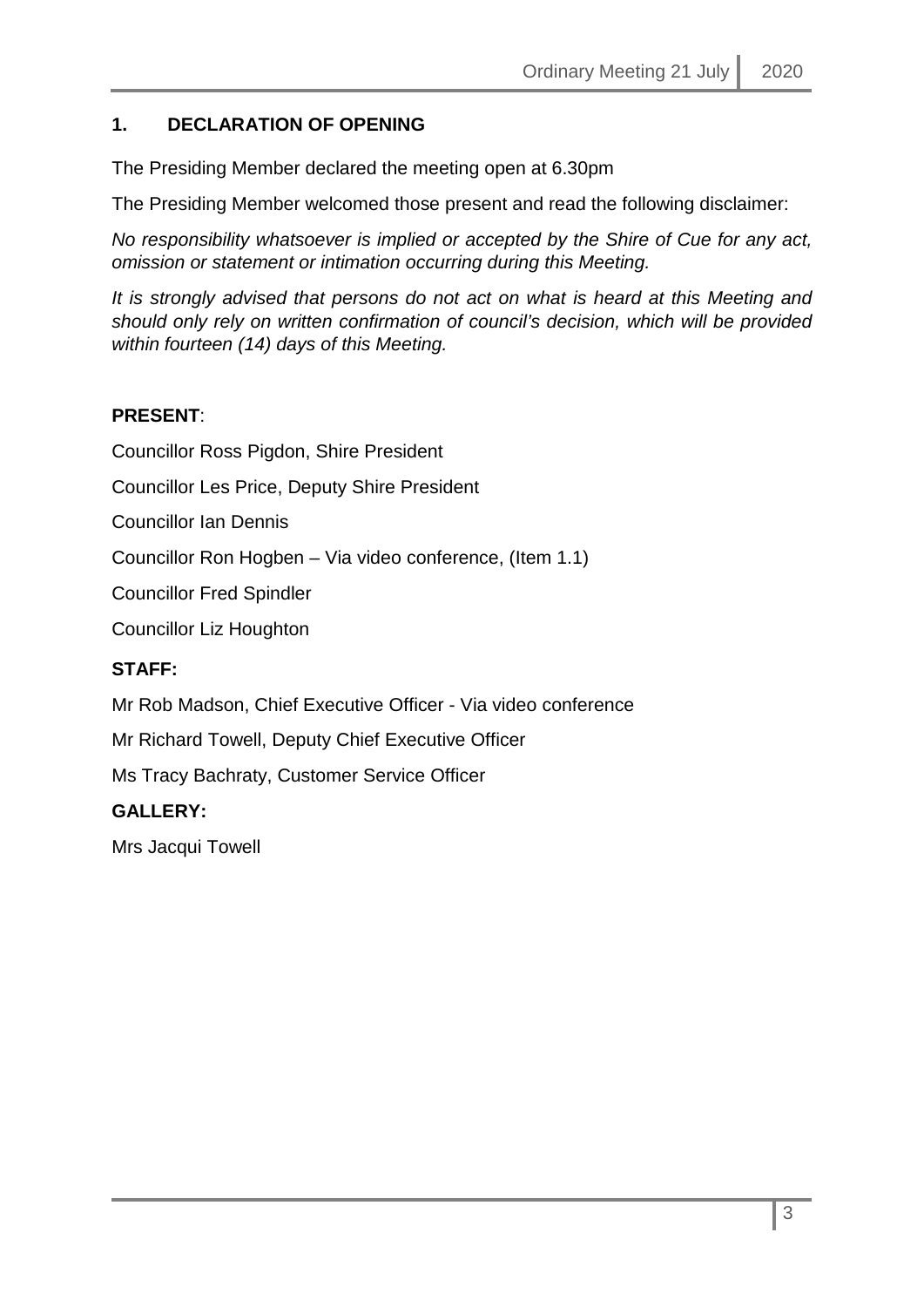#### <span id="page-3-0"></span>**1.1 ATTENDANCE BY VIDEOCONFERENCE CR HOGBEN**

| APPLICANT:                  | Cr Ron Hogben                                   |
|-----------------------------|-------------------------------------------------|
| DISCLOSURE OF INTEREST: Nil |                                                 |
| AUTHOR:                     | Richard Towell – Deputy Chief Executive Officer |
| DATE:                       | 20 July 2020                                    |
|                             |                                                 |

#### *Matters for Consideration:*

Attendance at Council meeting by Zoom meeting.

#### *Background:*

Cr Hogben has requested permission to attend the July Council meeting by videoconference.

#### *Comments:*

Nil

#### *Statutory Environment:*

#### *LOCAL GOVERNMENT ACT 1995 - SECT 5.25*

#### **5.25 . Regulations about council and committee meetings and committees**

 (1) *Without limiting the generality of section 9.59, regulations may make provision in relation to —* …

 **(ba) the holding of council or committee meetings by telephone, video conference or other electronic means; and …**

#### *LOCAL GOVERNMENT (ADMINISTRATION) REGULATIONS 1996 - REG 14A*

#### **14A . Attendance by telephone etc. (Act s. 5.25(1)(ba))**

 *(1) A person who is not physically present at a meeting of a council or committee is to be taken to be present at the meeting if —*

 *(a) the person is simultaneously in audio contact, by telephone or other means of instantaneous communication, with each other person present at the meeting; and* 

- *(b) the person is in a suitable place; and*
- *(c) the council has approved\* of the arrangement.*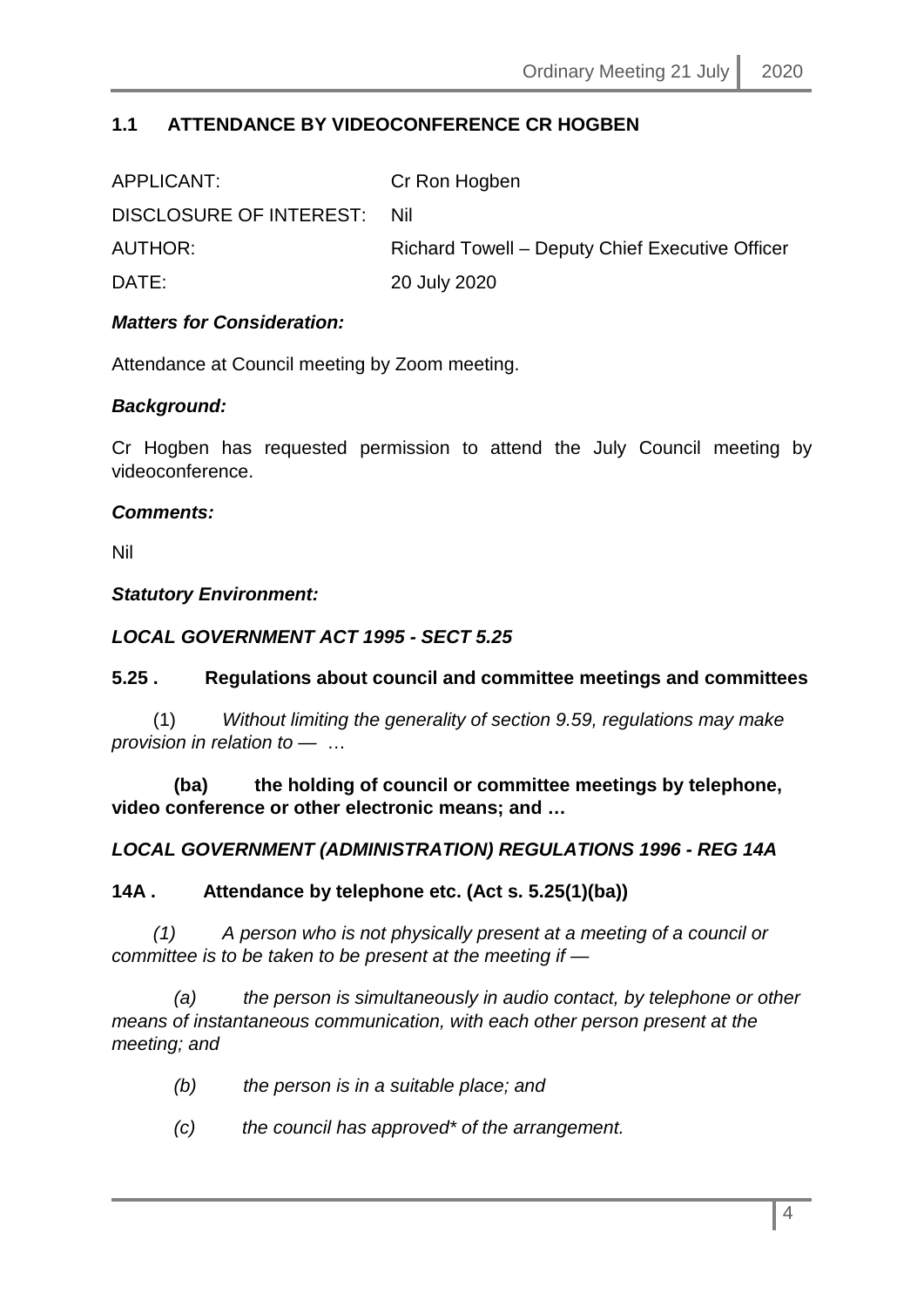*(2) A council cannot give approval under subregulation (1)(c) if to do so would mean that at more than half of the meetings of the council, or committee, as the case may be, in that financial year, a person (other than a person with a disability) who was not physically present was taken to be present in accordance with this regulation.* 

 *(3) A person referred to in this regulation is no longer to be taken to be present at a meeting if the person ceases to be in instantaneous communication with each other person present at the meeting.* 

 *(4) In this regulation —*

 *disability has the meaning given in the Disability Services Act 1993 section 3;* 

#### *suitable place —*

 *(a) in relation to a person with a disability — means a place that the council has approved\* as a suitable place for the purpose of this paragraph; and* 

 *(b) in relation to any other person — means a place that the council has approved\* as a suitable place for the purpose of this paragraph and that is located —*

 *(i) in a townsite or other residential area; and* 

 *(ii) 150 km or further from the place at which the meeting is to be held under regulation 12, measured along the shortest road route ordinarily used for travelling;*

#### *Policy Implications:*

Nil

#### *Financial Implications:*

Cr Hogben will be entitled to receive a meeting attendance fee.

#### *Strategic Implications:*

Nil

*Consultation:*

Rob Madson – Chief Executive Officer

Shire President – Cr Ross Pigdon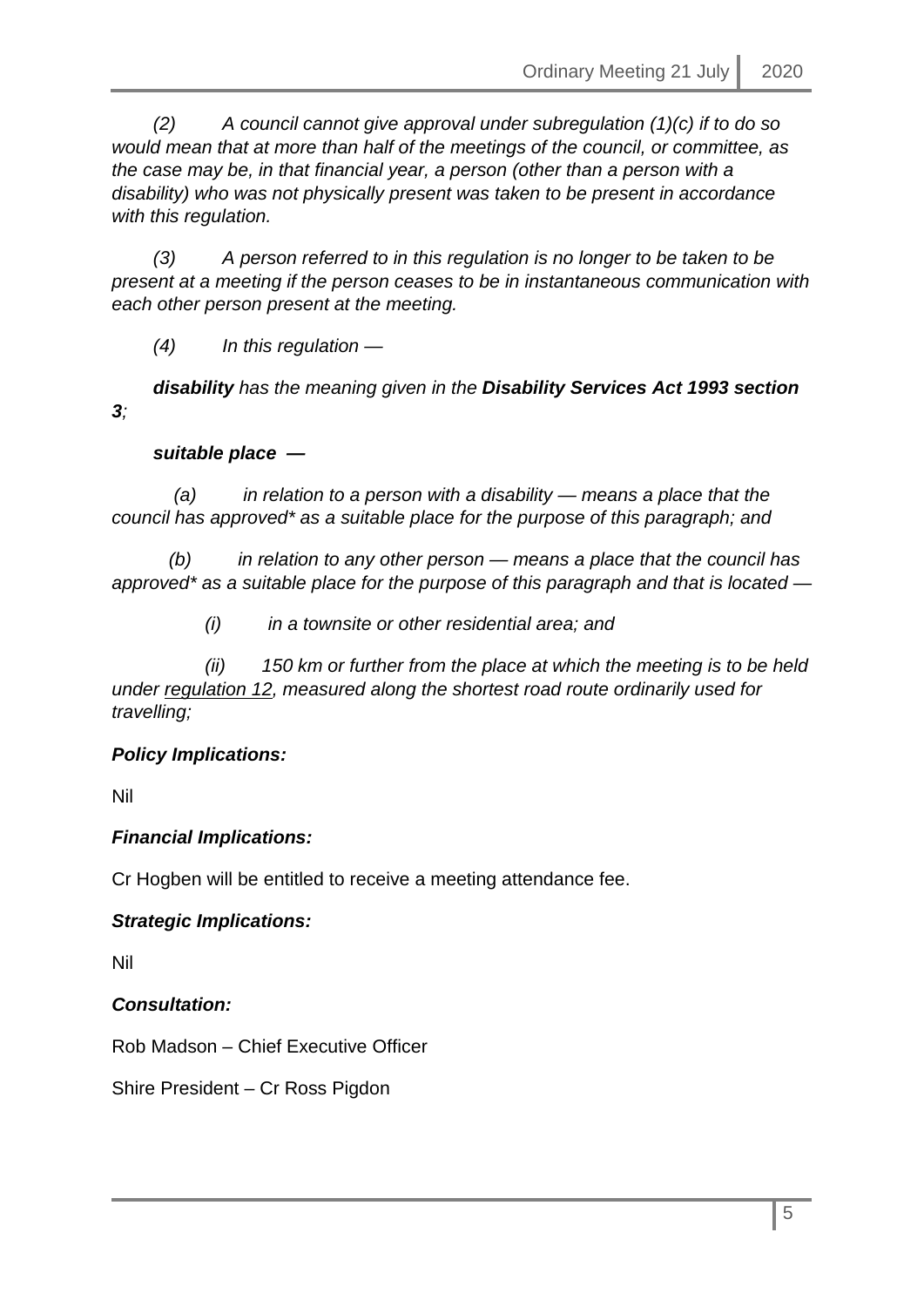#### *Officer's Recommendation:* **Voting Requirement: Absolute Majority**

- *1. That Council approves Cr Hogben's private office at his residence at 1 Calamar Place Woorree as a suitable place for the purposes of Regulation 14A of the Local Government (Administration) Regulations 1996.*
- *2. That Council grant approval for Cr Hogben to attend this meeting by instantaneous communications in the form of a videoconference.*

| <b>Council Decision 01072020</b> | <b>Voting requirement: Absolute Majority</b> |
|----------------------------------|----------------------------------------------|
| <b>MOVED: CR PRICE</b>           | <b>SECONDED: CR SPINDLER</b>                 |

1. That Council approves Cr Hogben's private office at his residence at 1 Calamar Place Woorree as a suitable place for the purposes of Regulation 14A of the Local Government (Administration) Regulations 1996.

2. That Council grant approval for Cr Hogben to attend this meeting by instantaneous communications in the form of a videoconference.

#### **CARRIED: 5/0**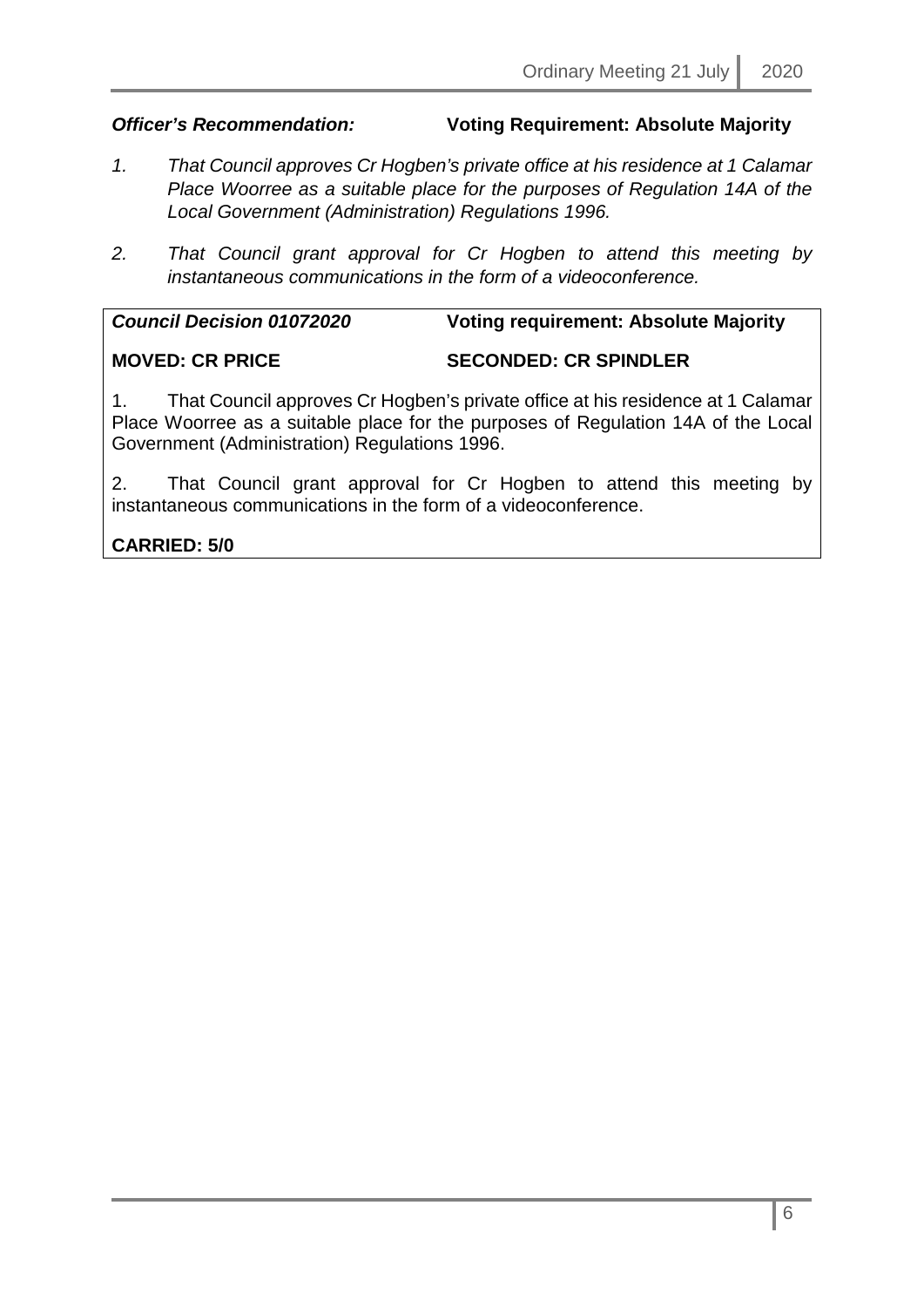#### <span id="page-6-0"></span>**2. APOLOGIES AND APPROVED LEAVE OF ABSENCE**

Councillor Leonie Fitzpatrick

#### <span id="page-6-1"></span>**3. DISCLOSURE OF MEMBERS' INTERESTS**

NIL

#### <span id="page-6-2"></span>**4. PUBLIC QUESTION TIME**

NIL

#### <span id="page-6-3"></span>**5. CONFIRMATION OF MINUTES**

*Council Decision: 02072020* **Voting Requirement:** Simple Majority **MOVED: CR DENNIS SECONDED: CR HOUGHTON**

That the Minutes of the Ordinary Meeting 16<sup>th</sup> June 2020 are confirmed as a true and correct record of the meeting.

#### **CARRIED: 6/0**

### <span id="page-6-4"></span>**6. APPLICATIONS FOR LEAVE OF ABSENCE**

NIL

#### <span id="page-6-5"></span>**7. DEPUTATIONS**

NIL

#### <span id="page-6-6"></span>**8. PETITIONS**

NIL

#### <span id="page-6-7"></span>**9. ANNOUNCEMENTS WITHOUT DISCUSSION**

NIL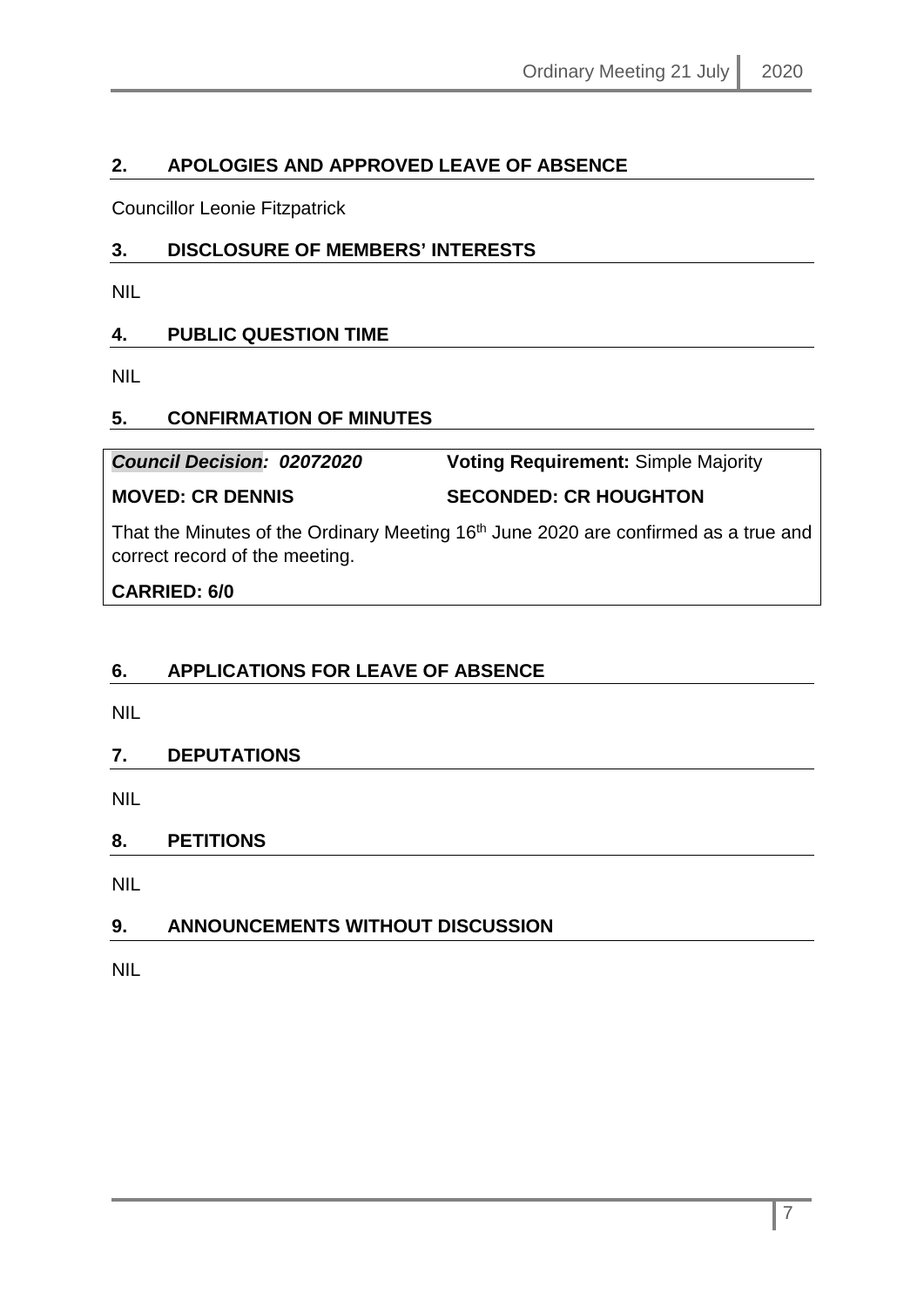#### <span id="page-7-1"></span><span id="page-7-0"></span>**10. REPORTS**

#### **10.1 ACCOUNTS & STATEMENTS OF ACCOUNTS**

| APPLICANT:                  | Shire of Cue                                    |
|-----------------------------|-------------------------------------------------|
| DISCLOSURE OF INTEREST: Nil |                                                 |
| AUTHOR:                     | Richard Towell – Deputy Chief Executive Officer |
| DATE:                       | 13 July 2020                                    |

#### *Matters for Consideration:*

To receive the List of Accounts Due & Submitted to Ordinary Council Meeting on 21 July 2020 as attached – see *Appendix 1.*

#### *Background:*

The local government under its delegated authority to the CEO to make payments from the municipal and trust funds is required to prepare a list of accounts each month showing each account paid and presented to Council at the next ordinary Council meeting. The list of accounts prepared and presented to Council must form part of the minutes of that meeting.

#### *Comments:*

The list of accounts is for the month of June 2020.

#### *Statutory Environment:*

*Local Government (Financial Management Regulations) 1996 – Clause 13.*

#### *Policy Implications:*

Nil.

#### *Financial Implications:*

Nil.

*Strategic Implications:*

Nil.

#### *Consultation:*

Nil.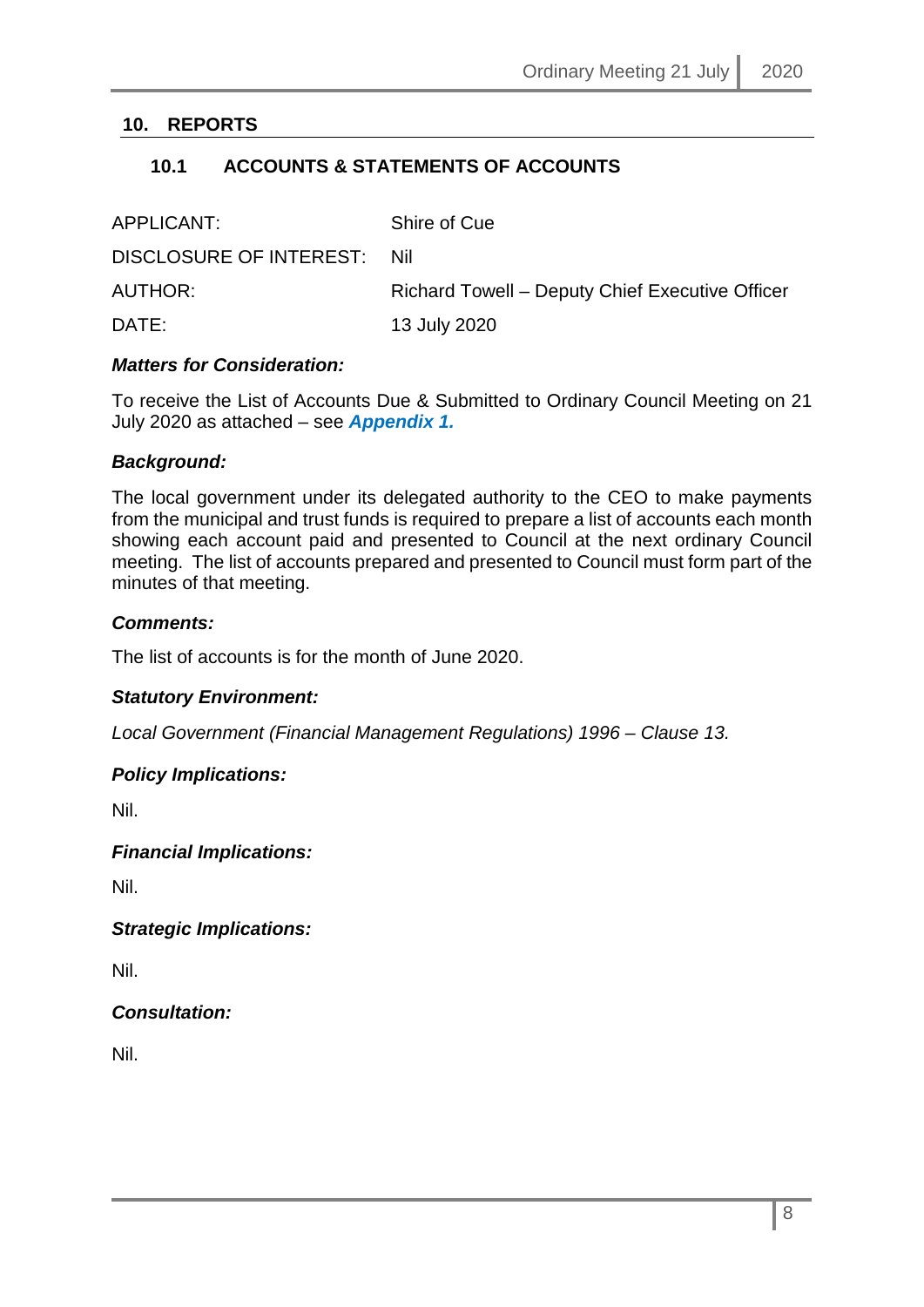### *Officer's Recommendation:* **Voting Requirement:** Simple Majority

*That Council endorse the payments for the period 1 June to 30 June 2020 as listed at Appendix 1, which have been made in accordance with delegated authority per LGA 1995 S5.42.*

| <b>Municipal Fund Bank</b>        | <b>EFTs</b> | 8521 - 8578 | \$769,954.73 |
|-----------------------------------|-------------|-------------|--------------|
| <b>Direct Debit Fund Transfer</b> |             |             | \$19,486.27  |
| Payroll                           |             |             | \$86,155.76  |
| <b>BPAY</b>                       |             |             | \$21,662.58  |
| Cheques                           |             |             | \$<br>0.00   |
| Total                             |             |             | \$897,259.34 |

| <b>Council Decision: 03072020</b>                                                              |             | <b>Voting requirement: Simple Majority</b> |                                                                                      |
|------------------------------------------------------------------------------------------------|-------------|--------------------------------------------|--------------------------------------------------------------------------------------|
| <b>MOVED: CR SPINDLER</b>                                                                      |             | <b>SECONDED: CR HOUGHTON</b>               |                                                                                      |
| Appendix 1, which have been made in accordance with delegated authority per LGA<br>1995 S5.42. |             |                                            | That Council endorse the payments for the period 1 June to 30 June 2020 as listed at |
| Municipal Fund Bank                                                                            | <b>EFTs</b> | 8521 - 8578                                | \$769,954.73                                                                         |
| Direct Debit Fund Transfer                                                                     |             |                                            | 19,486.27<br>S.                                                                      |
| Payroll                                                                                        |             |                                            | \$86,155.76                                                                          |
| BPAY                                                                                           |             |                                            | \$21,662.58                                                                          |
| Cheques                                                                                        |             |                                            | \$<br>0.00                                                                           |
| Total                                                                                          |             |                                            | \$897,259.34                                                                         |
|                                                                                                |             |                                            |                                                                                      |
| <b>CARRIED: 6/0</b>                                                                            |             |                                            |                                                                                      |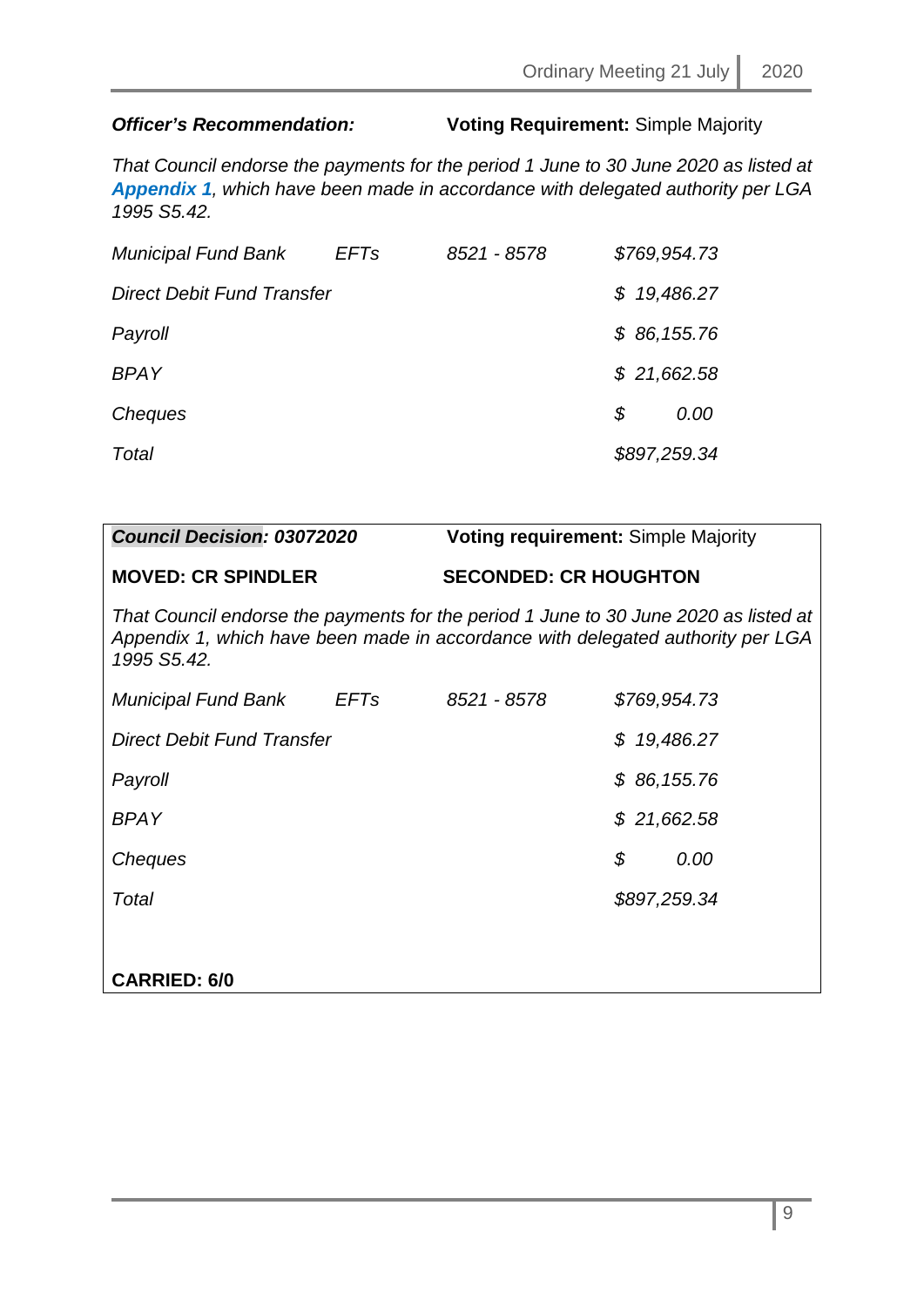#### <span id="page-9-0"></span>**10.2 FINANCIAL STATEMENT**

| APPLICANT:                  | Shire of Cue                                    |
|-----------------------------|-------------------------------------------------|
| DISCLOSURE OF INTEREST: Nil |                                                 |
| AUTHOR:                     | Richard Towell – Deputy Chief Executive Officer |
| DATE:                       | 15 July 2020                                    |

#### *Matters for Consideration:*

The Statement of Financial Activity for the period ended 30 June 2020 including the following reports:

- Statement of Financial Activity
- Significant Accounting Policies
- Graphical Representation Source Statement of Financial Activity
- **Net Current Funding Position**
- Cash and Investments
- **Major Variances**
- Budget Amendments
- Receivables
- Grants and Contributions
- Cash Backed Reserve
- Capital Disposals and Acquisitions
- Trust Fund

#### see *Appendix 2.*

#### *Background:*

Under the *Local Government (Financial Management Regulations 1996)*, a monthly Statement of Financial Activity must be submitted to an Ordinary Council meeting within 2 months after the end of the month to which the statement relates. The statement of financial activity is a complex document but presents a complete overview of the financial position of the local government at the end of each month. The Statement of Financial Activity for each month must be adopted by Council and form part of the minutes.

#### *Comments:*

The Statement of Financial Activity is for the month of June 2020.

End of year adjustments are still to be finalised and the Annual Financial Report will differ from the June Statement of Financial Activity.

#### *Statutory Environment:*

*Local Government (Financial Management Regulations) 1996 – Clause 14.*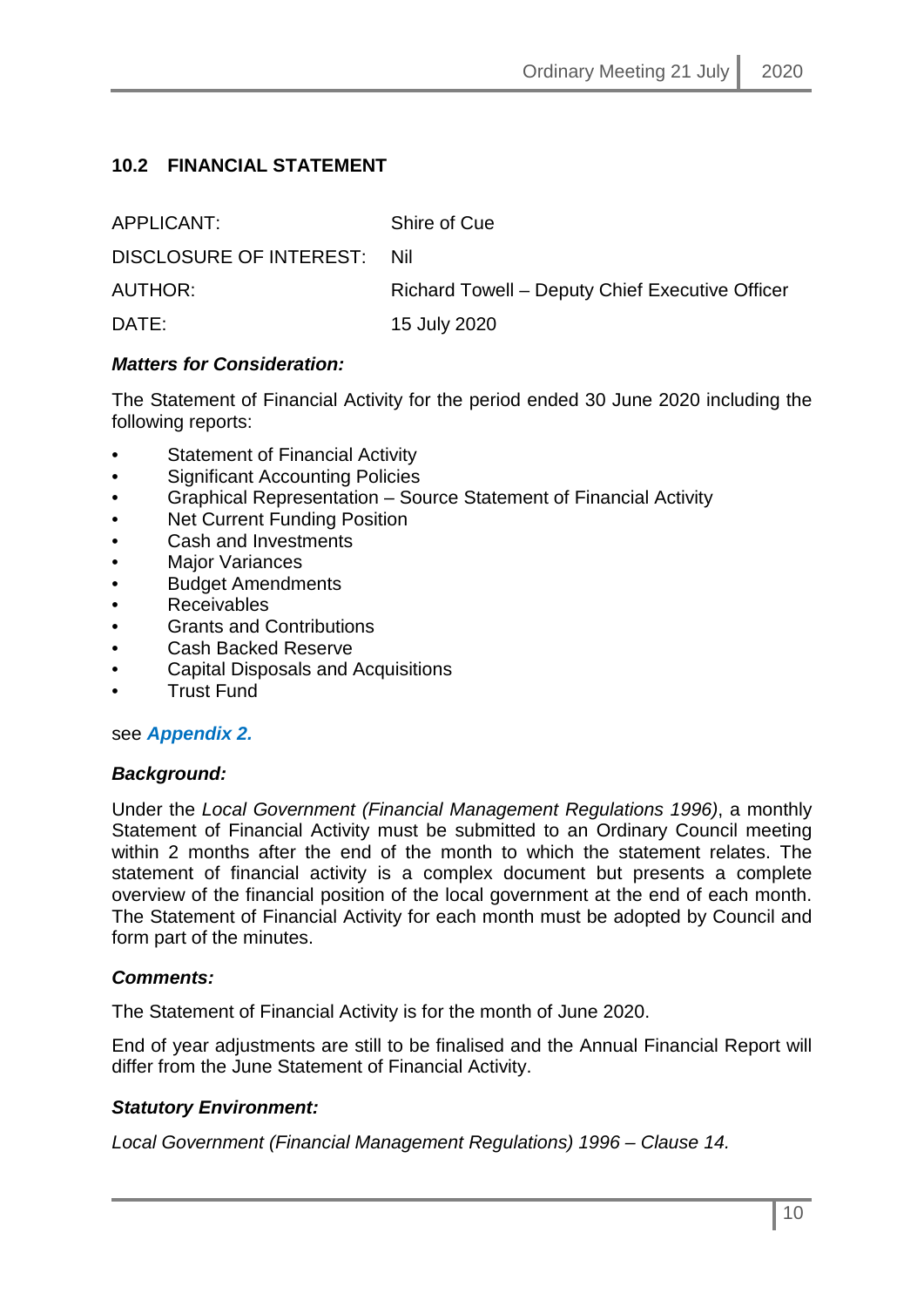#### *Policy Implications:*

Nil.

*Financial Implications:*

Nil.

*Strategic Implications:*

Nil.

*Consultation:*

RSM Australia Pty Ltd.

*Officer's Recommendation:* **Voting Requirement:** Simple Majority

*That Council receive the Financial Statements, prepared in accordance with the Local Government (Financial Management) Regulations, for the period ended 30 June 2020, as presented at Appendix 2.*

| <b>Council Decision: 04072020</b> | <b>Voting requirement: Simple Majority</b> |  |  |  |
|-----------------------------------|--------------------------------------------|--|--|--|
| <b>MOVED: Houghton</b>            | <b>SECONDED: Dennis</b>                    |  |  |  |

*That Council receive the Financial Statements, prepared in accordance with the Local Government (Financial Management) Regulations, for the period ended 30 June 2020, as presented at Appendix 2.* 

**CARRIED: 5/1**

**AGAINST: CR HOUGHTON**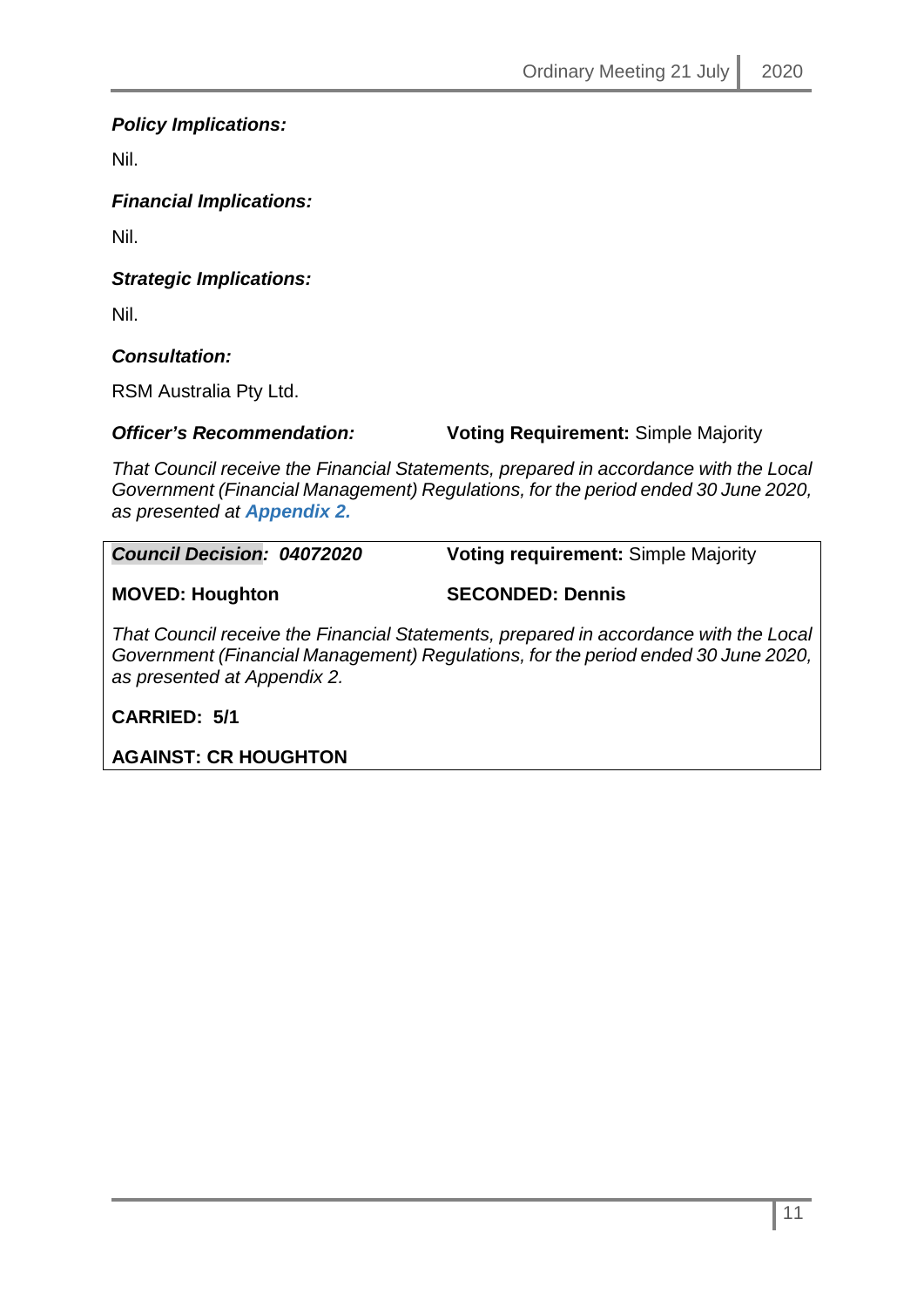#### <span id="page-11-0"></span>**10.3 RATES – DIFFERENTIAL RATES**

| APPLICANT:                  | Shire of Cue                                    |
|-----------------------------|-------------------------------------------------|
| DISCLOSURE OF INTEREST: Nil |                                                 |
| AUTHOR:                     | Richard Towell - Deputy Chief Executive Officer |
| DATE:                       | 16 July 2020                                    |

#### *Matters for Consideration:*

To approve the advertising for the proposal to apply differential rates and minimum payments in the 2020-2021 financial year.

#### *Background:*

Under the Local government (COVID – 19 Response) Order 2020, that was Gazetted Friday 8 May 2020, the Minister for Local government has modified sections of the *Local Government Act* that deal with the imposition of differential general rates, minimum payments and giving notice of certain rates.

The modifications have been made as a consequence of the COVID – 19 pandemic and allows a local government to raise differential rates that are more than twice the lowest differential general rate without seeking the approval of the Minister under the following conditions;

- o That no proposed differential general rate of the local government will exceed the corresponding differential general rate that was imposed by the local government in the 2019-2020 financial year; And
- o The local government obtained the Minister's approval under section 6.33(3) to impose in the 2019-2020 financial year a differential rate corresponding to the relevant rate.

The requirement to give local public notice of the intention to impose differential general rates and invite submissions for consideration has also been modified, requiring the local government to publish the details of the proposed differential general rates and proposed minimum payments on the local governments official website within ten day of resolving it's intention of raising differential rates in accordance with the conditions above.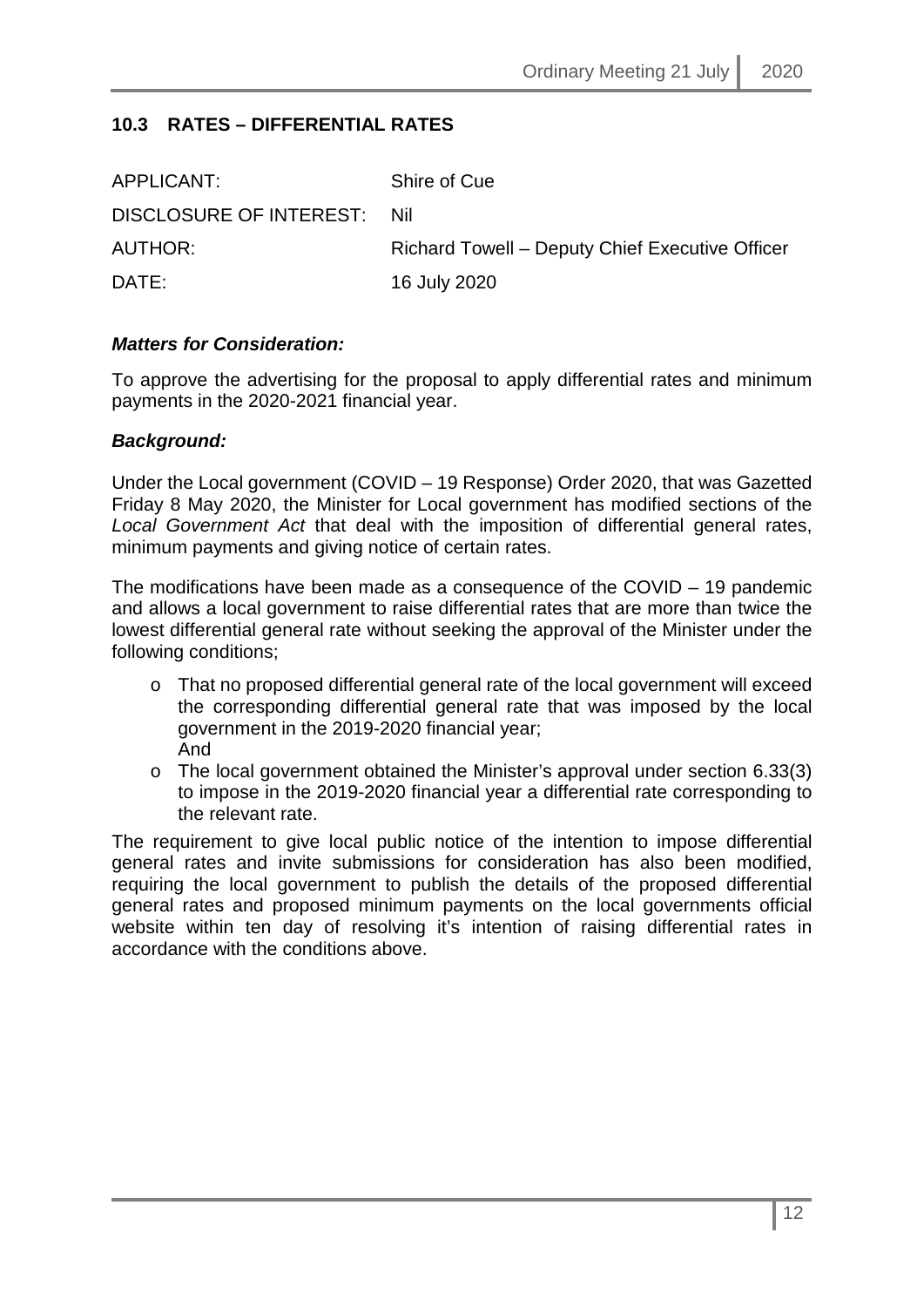### *Comments:*

In consideration of Council decision 04042020, that Council consider not increasing rates as part of the 2020-2021 budget process, and taking into consideration the Shire of Cue's Long Term Financial Plan with anticipated rates revenue for 2020- 2021 of \$2,451,556, it is recommended that no increase be applied to the revenue raised from rates with the exception of rates from new mining tenements that were only partially rated during the 2019-2020 financial year. This results in no increase of the rate in the dollar and the minimum rate for all rates categories and a reduction in the rate in the dollar for the UV Pastoral and UV Mining categories.

This satisfies the conditions of the Local government (COVID – 19 Response) Order 2020 to raise differential rates without the need to give local public notice, or seek Ministerial approval.

The UV Pastoral category has undergone a revaluation adjustment for the 2020- 2021 financial year which resulted in approximately a ten percent increase in the total valuation of this category. In order to raise the same amount of rates revenue for this category as the 2019-2020 financial year, the proposed rate in the dollar has been reduced accordingly from 08.4300 cents in the dollar to 07.6564 cents in the dollar. The revaluation of this category has seen some individual properties go up in value and others go down in value. This will result in Individual ratepayers experiencing an increase or decrease in their rates from the previous year but the Shire will not impose any additional rates revenue on the category as a whole.

Mining tenements have increased from 437 rateable tenements to 463, an increase of 26 tenements or 6%. It is proposed that the UV Mining rate be decreased from 30.0000 cents in the dollar to 28.3334 cents in the dollar. This will absorb any increase for existing tenements from the revaluation applied but still allow additional revenue to be raised from new tenements that have not been rated for the full year.

It is proposed that the GRV Commercial rate be maintained at the same rate as the GRV General rate and then a discount be applied to commercial properties. This discount is subject to the property owner paying their rates in full and on time. The discount rate to be applied is proposed at twenty percent.

After taking into consideration changes in rateable values from revaluations and changes to mining tenements held, the proposed rates will provide the Shire with a total of \$6,145.00 in additional rates revenue. This is an increase of 0.256% of overall rates.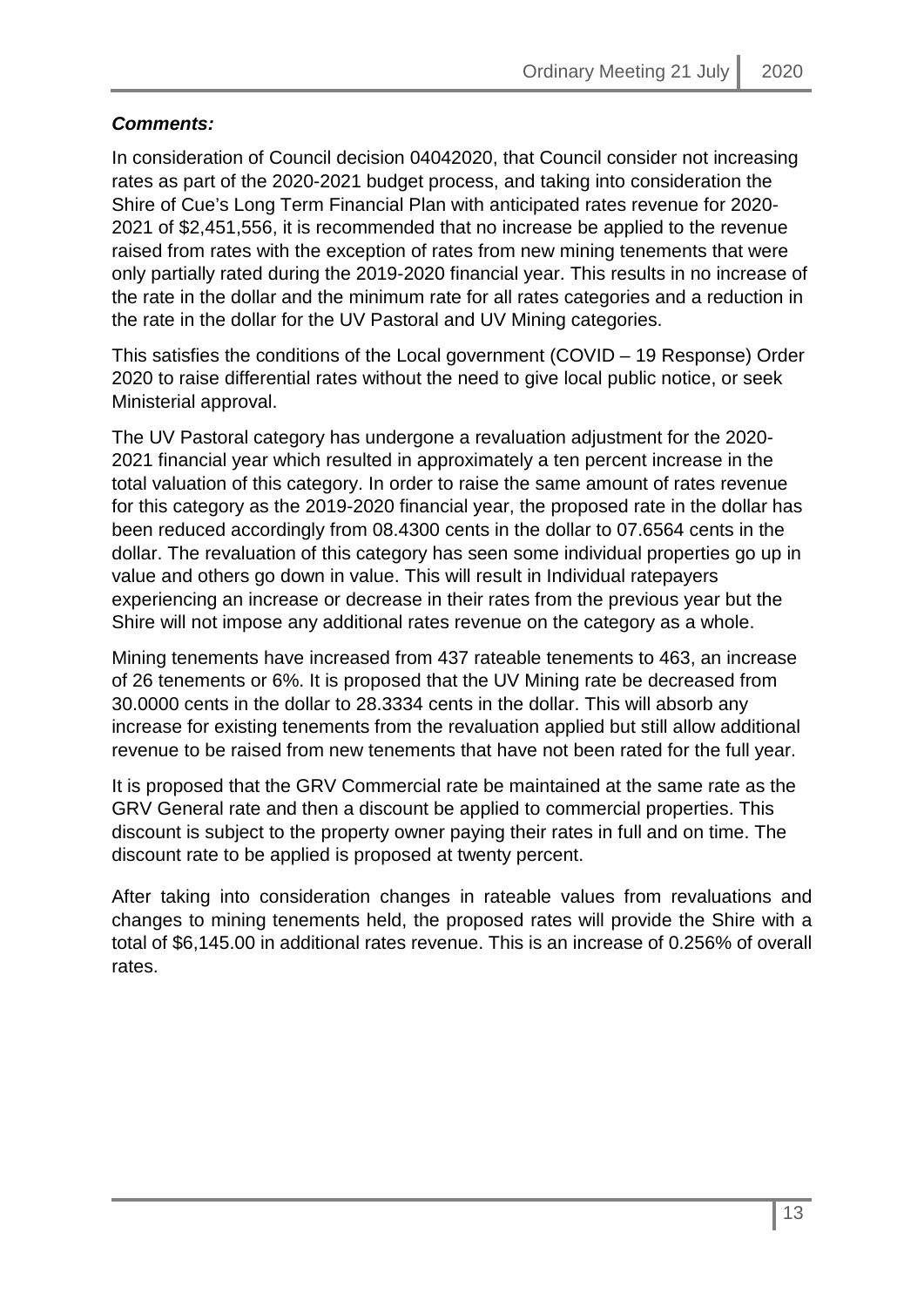| Proposed rates for 2020-2021 No increase in revenue except for new tenement holders. |            |                  |                 |              |  |
|--------------------------------------------------------------------------------------|------------|------------------|-----------------|--------------|--|
| Rate in \$<br><b>Number</b><br><b>Rate Category</b>                                  |            |                  |                 |              |  |
|                                                                                      | (Cents)    | οf               |                 |              |  |
|                                                                                      |            | <b>Propertie</b> | <b>Rateable</b> | <b>Rates</b> |  |
|                                                                                      |            | s                | <b>Value</b>    | Levied       |  |
| <b>GRV - GENERAL</b>                                                                 | 10.6200    | 93               | 561,024         | 59,581       |  |
| <b>GRV - COMMERCIAL</b>                                                              | 10.6200    | 5                | 299,208         | 31,776       |  |
| <b>GRV - VACANT LAND</b>                                                             | 10.6200    | 0                |                 |              |  |
| <b>GRV-M&amp;T WORKFORCE FACILITIES</b>                                              | 30.0000    | $\overline{2}$   | 246,750         | 74,025       |  |
| UV - MINING TENEMENTS                                                                | 28.3334    | 332              | 7,418,800       | 2,101,998    |  |
| UV - PASTORAL                                                                        | 7.6564     | 14               | 563,097         | 43,113       |  |
| Minimum payment                                                                      | Minimum \$ |                  |                 |              |  |
|                                                                                      |            |                  |                 |              |  |
| <b>GRV - GENERAL</b>                                                                 | 451.00     | 46               | 105,129         | 20,746       |  |
| <b>GRV - COMMERCIAL</b>                                                              | 451.00     | 0                |                 |              |  |
| <b>GRV - VACANT LAND</b>                                                             | 451.00     | 41               | 8,780           | 18,491       |  |
| <b>GRV-M&amp;T WORKFORCE FACILITIES</b>                                              | 451.00     | 0                |                 |              |  |
| UV - MINING TENEMENTS                                                                | 451.00     | 131              | 100,402         | 59,081       |  |
| <b>UV - PASTORAL</b>                                                                 | 451.00     | 4                | 12,295          | 1,804        |  |
| <b>Totals</b>                                                                        |            | 668              | 9,315,485       | 2,410,615    |  |
| Revenue raised from rates 2019-2020                                                  |            |                  |                 | 2,404,470    |  |
| <b>Difference</b>                                                                    |            |                  | 0.256%          | 6,145        |  |

The proposed rates result in the rates model below.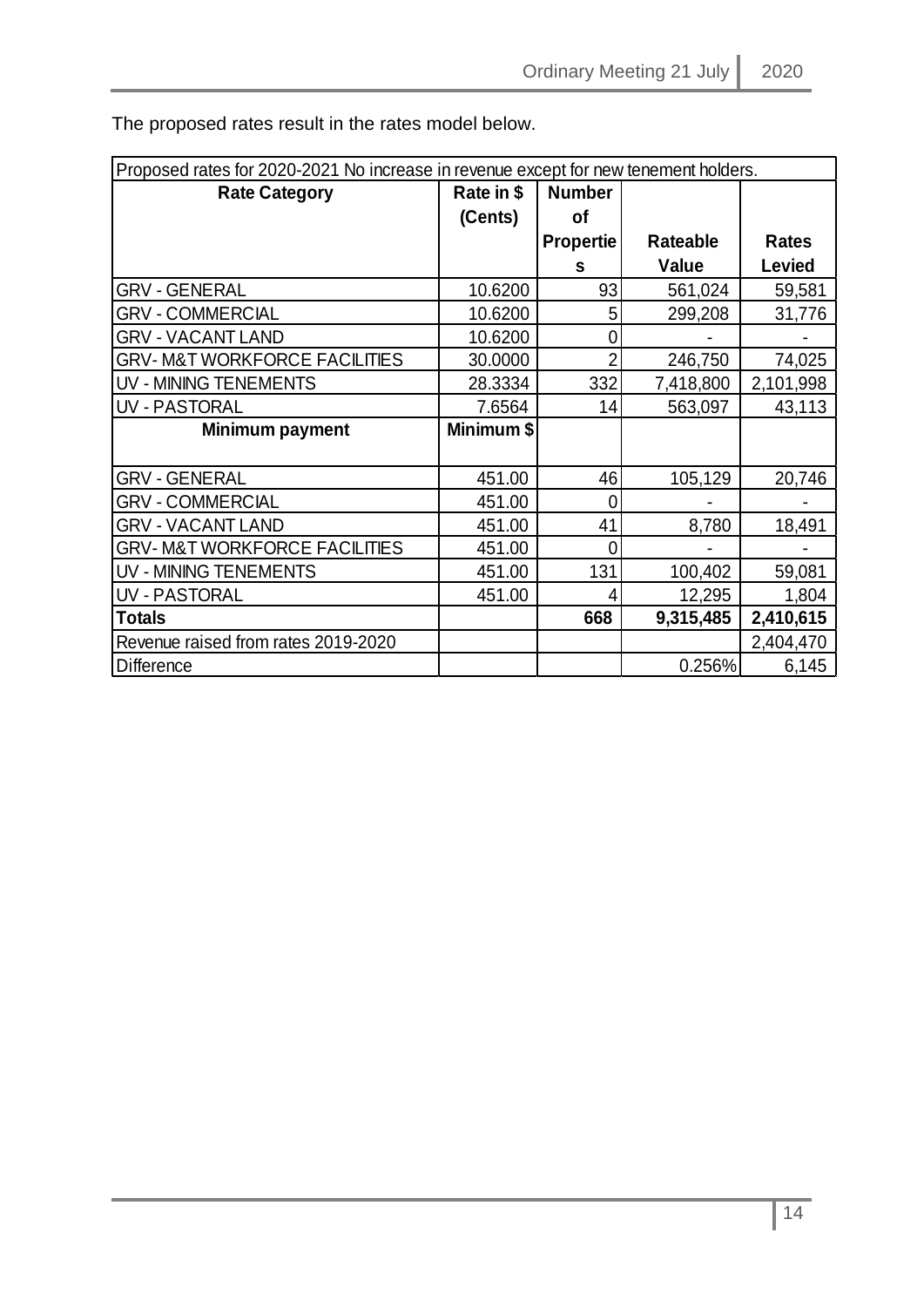| 2019-2020 Rates Revenue                 |            |                  |                 |              |
|-----------------------------------------|------------|------------------|-----------------|--------------|
| <b>Rate Category</b>                    | Rate in \$ | <b>Number</b>    |                 |              |
|                                         |            | <b>of</b>        |                 |              |
|                                         |            | <b>Propertie</b> | <b>Rateable</b> | <b>Rates</b> |
|                                         |            | S                | Value           | Levied       |
| GRV - GENERAL                           | 10.6200    | 94               | 565,444         | 60,050       |
| <b>GRV - COMMERCIAL</b>                 | 10.6200    | 5                | 299,208         | 31,776       |
| <b>GRV - VACANT LAND</b>                | 10.6200    | Ω                |                 |              |
| <b>GRV-M&amp;T WORKFORCE FACILITIES</b> | 30.0000    | 2                | 246,750         | 74,025       |
| UV - MINING TENEMENTS                   | 30.0000    | 312              | 6,925,502       | 2,098,542    |
| <b>UV - PASTORAL</b>                    | 8.4300     | 14               | 511,413         | 43,112       |
| Minimum payment                         | Minimum \$ |                  |                 |              |
|                                         |            |                  |                 |              |
|                                         |            |                  |                 |              |
| <b>GRV - GENERAL</b>                    | 451.00     | 45               | 105,003         | 20,295       |
| <b>GRV - COMMERCIAL</b>                 | 451.00     | 0                |                 |              |
| <b>GRV - VACANT LAND</b>                | 451.00     | 41               | 8,780           | 18,491       |
| <b>GRV-M&amp;T WORKFORCE FACILITIES</b> | 451.00     | 0                |                 |              |
| UV - MINING TENEMENTS                   | 451.00     | 125              | 95,824          | 56,375       |
| <b>UV - PASTORAL</b>                    | 451.00     | 4                | 11,933          | 1,804        |
| <b>Totals</b>                           |            | 642              | 8,769,857       | 2,404,470    |

Rates revenue raised for the 2019-2020 financial year is shown in the table below.

#### **Objects and Reasons**

Where council intend to impose differential rates, it is required to provide the objects of and reasons for each proposed rate and minimum payment. The Objects and Reasons for the 2020-2021 rating proposal is attached at *Appendix 3.* The Objects and Reasons document will be advertised on the Shire of Cue official website along with the proposed differential rates and minimum payments.

In accordance with **Section 6.35** of the *Local Government Act 1995*, it is proposed that a single minimum rate be imposed across all rate categories. There is no increase in the minimum rate proposed with minimum rates remaining at \$451.00 per assessment.

#### *Statutory Environment:*

*Local Government Act 1995*, Part 6 – Division 6 – Subdivision 2, *Categories of Rates and Service Charges.*

*Western Australian Government Gazette, Perth, Friday 8 May 2020, No. 72 Local Government (COVID – 19 Response) Order 2020.*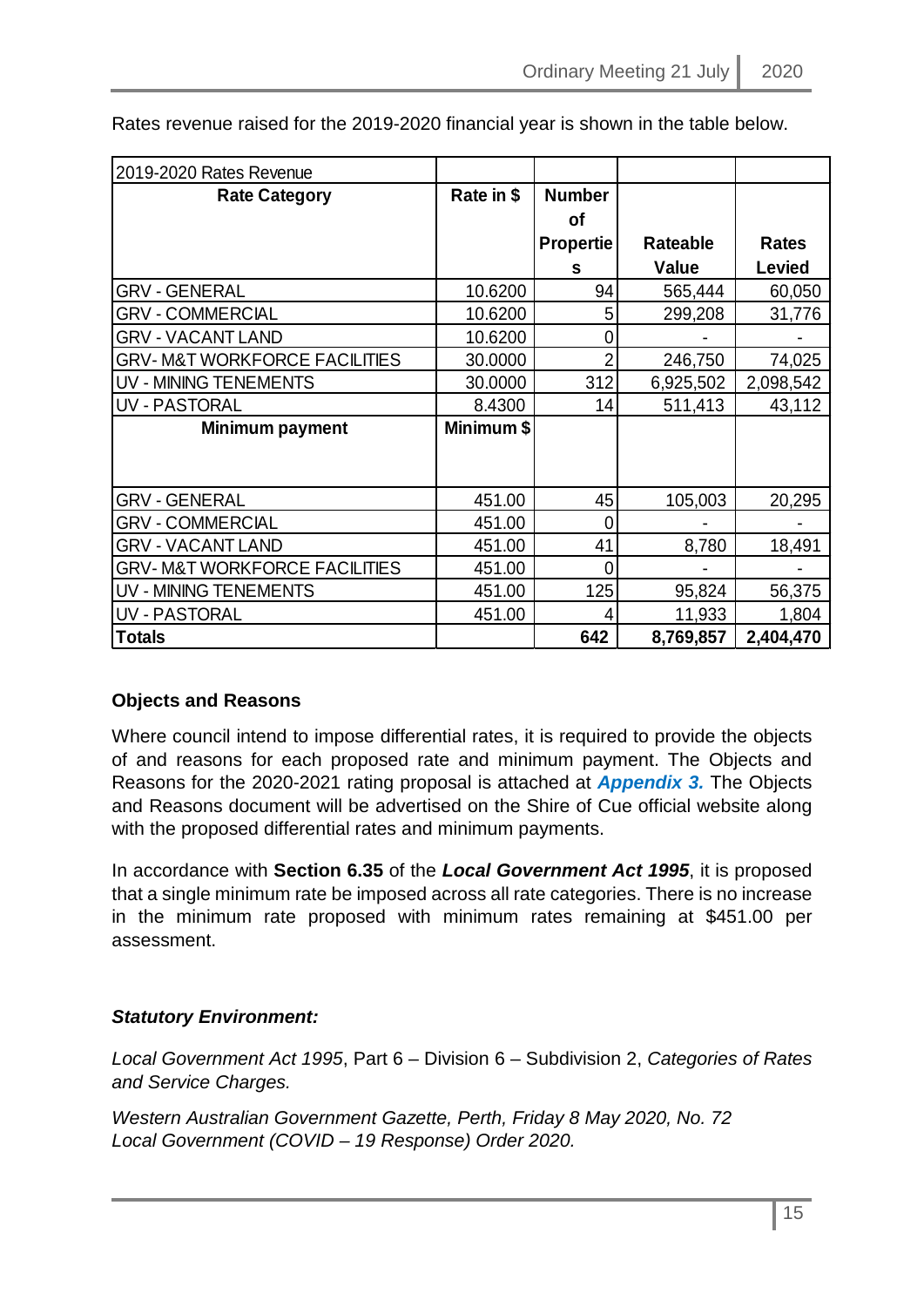#### *Policy Implications:*

Nil.

#### *Financial Implications:*

Council needs to ensure that rate revenue remains at a level where the Shire can continue to maintain its current level of services to ratepayers and the community. The proposed rates will provide an additional \$6,145 in revenue compared to rates raised for the 2019-2020 financial year. This additional revenue is from additional mining tenements that had only been partially rated during the 2019-2020 financial year.

#### *Strategic Implications:*

Shire of Cue Strategic Community Plan 2017 – 2027

Outcome 2.1.3 – Maintain accountability and financial responsibility.

#### *Consultation:*

Rob Madson – Chief Executive Officer

RSM Australia Pty Ltd

*Officer's Recommendation:* **Voting Requirement:** Simple Majority

That Council

1. Authorise the CEO to advertise on the Shire of Cue official website, the Shire of Cue's intention to levy the following differential rates.

| <b>Rate Category</b>                      | <b>Minimum</b><br>Rates \$ | Rate in \$<br>(cents) |
|-------------------------------------------|----------------------------|-----------------------|
| <b>GRV</b> - Residential                  | 451.00                     | 10.6200               |
| <b>GRV</b> - Commercial                   | 451.00                     | 10.6200               |
| <b>GRV - Vacant Land</b>                  | 451.00                     | 10.6200               |
| <b>GRV - M&amp;T Workforce Facilities</b> | 451.00                     | 30.0000               |
| UV - Mining Tenements                     | 451.00                     | 28.3334               |
| <b>UV</b> - Pastoral                      | 451.00                     | 7.6564                |

2. Adopt the Objects and Reasons for the 2020-2021 differential rates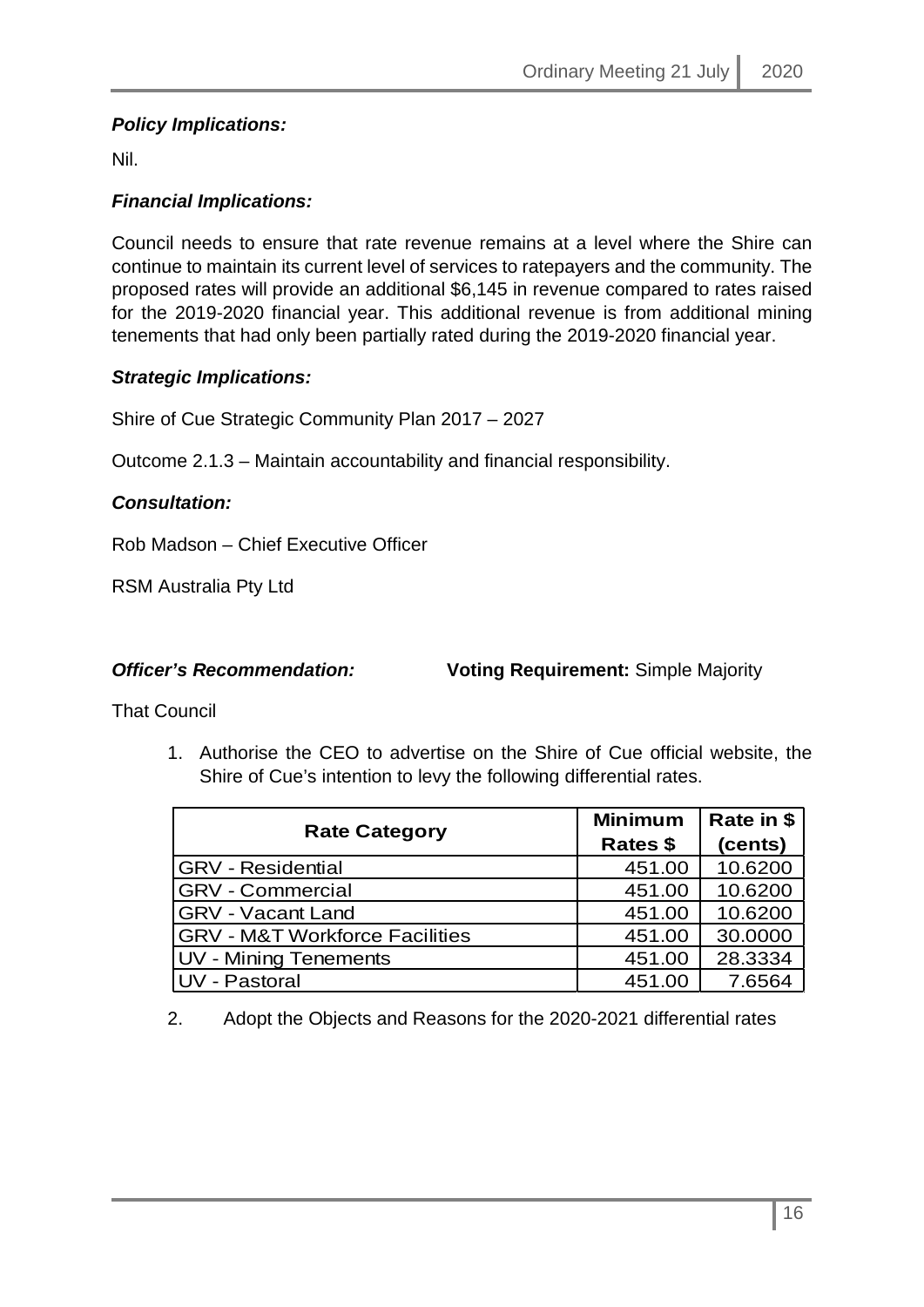*Council Decision: 05072020* **Voting requirement:** Simple Majority

#### **MOVED: CR SPINDLER SECONDED: CR DENNIS**

That Council

1. Authorise the CEO to advertise on the Shire of Cue official website, the Shire of Cue's intention to levy the following differential rates.

| <b>Rate Category</b>                      | <b>Minimum</b><br>Rates \$ | Rate in \$<br>(cents) |
|-------------------------------------------|----------------------------|-----------------------|
| <b>GRV</b> - Residential                  | 451.00                     | 10.6200               |
| <b>GRV</b> - Commercial                   | 451.00                     | 10.6200               |
| <b>GRV - Vacant Land</b>                  | 451.00                     | 10.6200               |
| <b>GRV - M&amp;T Workforce Facilities</b> | 451.00                     | 30.0000               |
| UV - Mining Tenements                     | 451.00                     | 28.3334               |
| <b>UV</b> - Pastoral                      | 451.00                     | 7.6564                |

2. Adopt the Objects and Reasons for the 2020-2021 differential rates

#### **CARRIED: 6/0**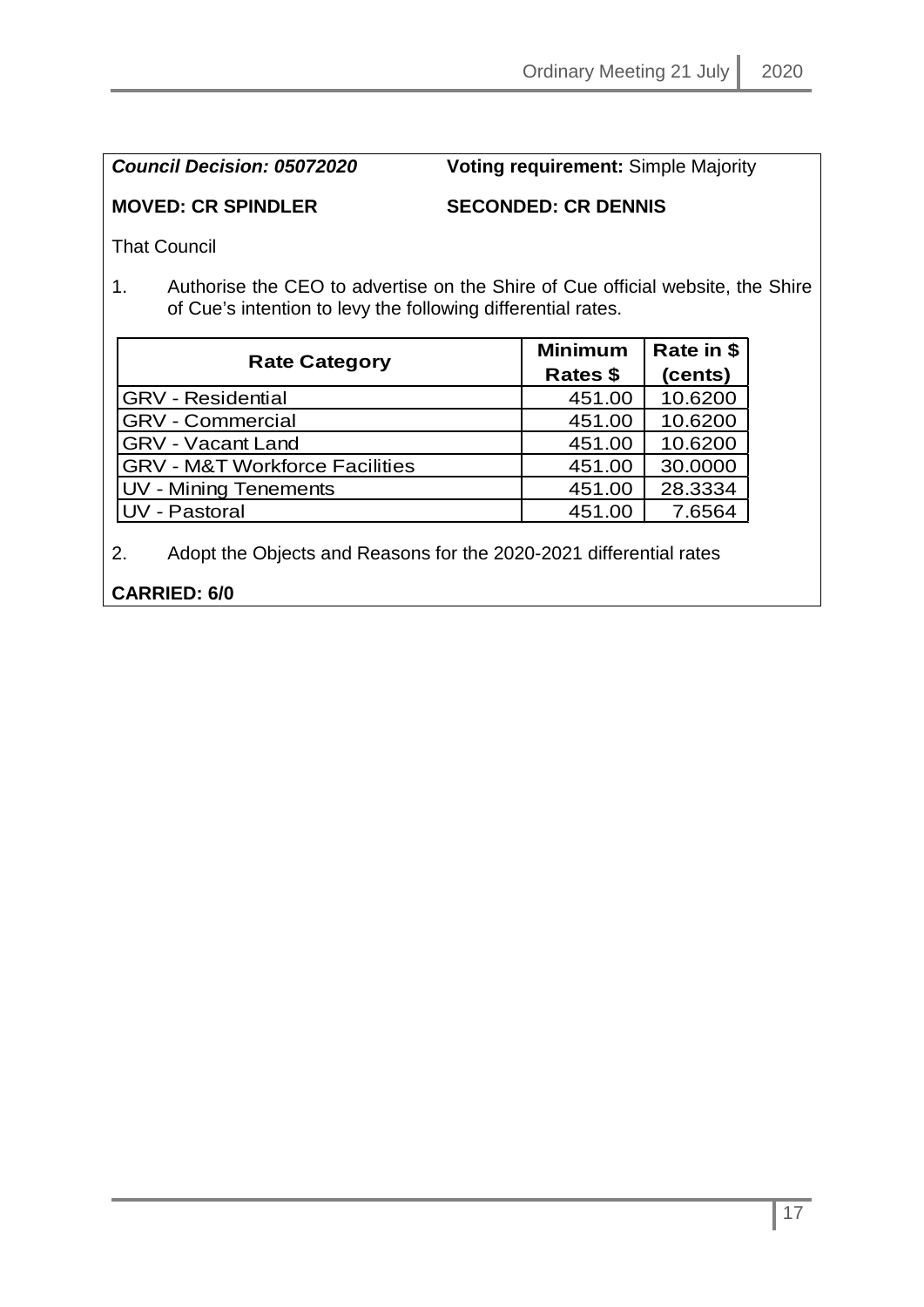#### <span id="page-17-0"></span>**10.4 REVIEW OF DELEGATIONS**

| Shire of Cue                         |
|--------------------------------------|
| DISCLOSURE OF INTEREST: Nil          |
| Rob Madson – Chief Executive Officer |
| 15/07/2020                           |
|                                      |

#### *Matters for Consideration:*

Endorsement of the Register of Delegations.

#### *Background:*

Council is required to review its Delegations to the Chief Executive Officer at least once in every financial year.

The register of Delegations to the Chief Executive Officer was adopted on 19 May 2015 and last reviewed on 16 April 2019.

#### *Comments:*

A copy of the current register of Delegations is attached at *Appendix 4*. No amendments are proposed.

#### *Statutory Environment:*

#### *LOCAL GOVERNMENT ACT 1995 - SECT 5.42*

*5.42 . Delegation of some powers and duties to CEO*

 *(1) A local government may delegate\* to the CEO the exercise of any of its powers or the discharge of any of its duties under —*

- *(a) this Act other than those referred to in section 5.43; or*
- *(b) the Planning and Development Act 2005 section 214(2), (3) or (5).*

 *\* Absolute majority required.* 

 *(2) A delegation under this section is to be in writing and may be general or as otherwise provided in the instrument of delegation.*

#### *LOCAL GOVERNMENT ACT 1995 - SECT 5.46*

*5.46 . Register of, and records relevant to, delegations to CEO and employees*

 *(1) The CEO is to keep a register of the delegations made under this Division to the CEO and to employees.*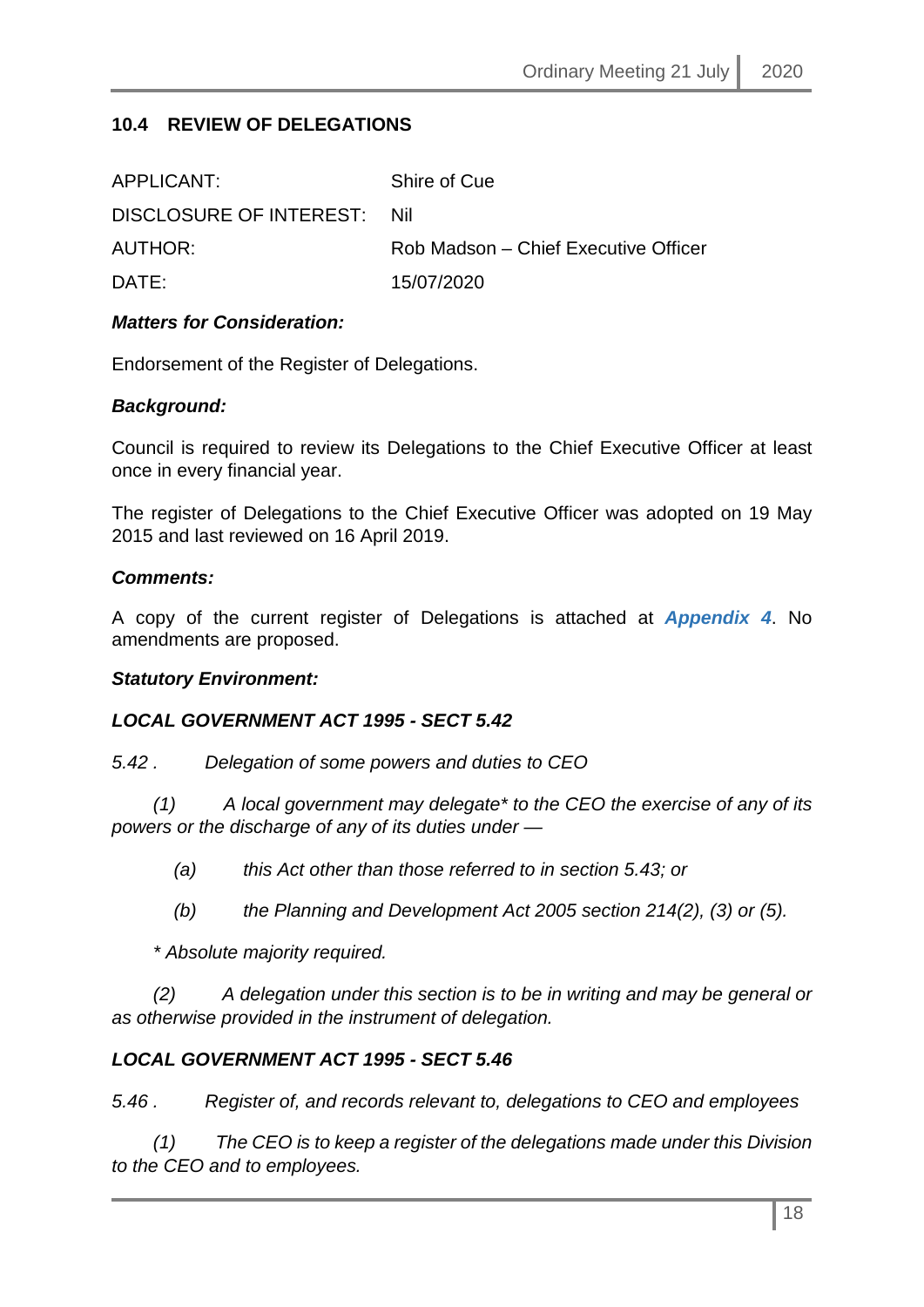*(2) At least once every financial year, delegations made under this Division are to be reviewed by the delegator.*

#### *Policy Implications:*

Nil

*Financial Implications:*

Nil

*Strategic Implications:*

Nil

*Consultation:*

Nil

**Officer's Recommendation: Voting Requirement: Absolute Majority** 

That Council endorse the Register of Delegations to the Chief Executive Officer identified in the annual review, as presented at *Appendix 4.*

| <b>Council Decision: 06072020</b> | <b>Voting requirement: Absolute Majority</b>                                                                   |
|-----------------------------------|----------------------------------------------------------------------------------------------------------------|
| <b>MOVED: CR PRICE</b>            | <b>SECONDED: CR DENNIS</b>                                                                                     |
|                                   | The Accepted Book of Alberta and Alberta and Alberta and Alberta Alberta Alberta Alberta and Alberta Alberta A |

That Council endorse the Register of Delegations to the Chief Executive Officer identified in the annual review, as presented at *Appendix 4.*

#### **CARRIED: 6/0**